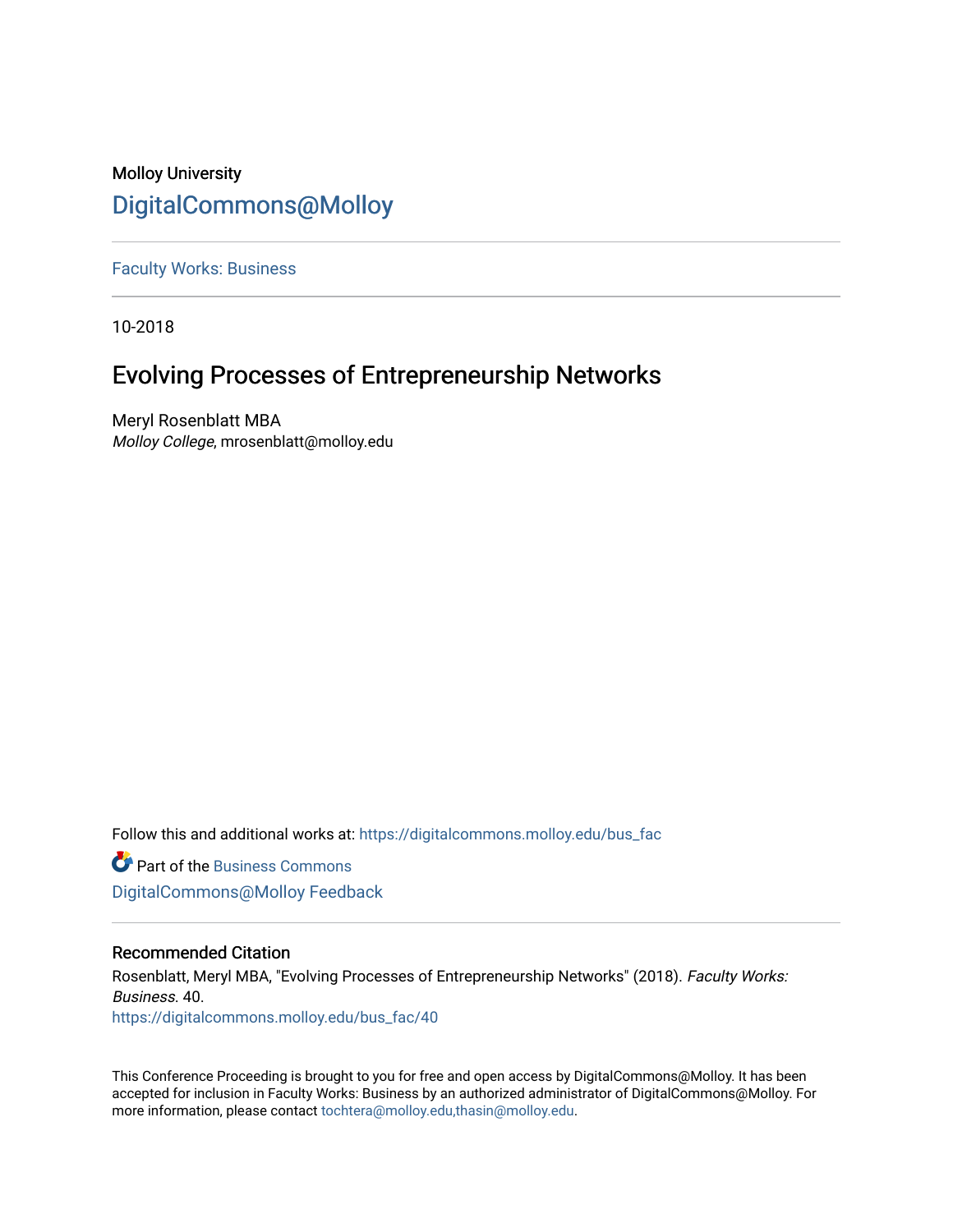# **Evolving Processes of Entrepreneurship Networks**

#### *Meryl Rosenblatt*

Division of Business Molloy College 1000 Hempstead Avenue Rockville Centre, NY USA 11751 (516) 323-3089 *mrosenblatt@molloy.edu* 

#### *ABSTRACT*

Throughout the entrepreneurship literature there is consensus that the network plays a critical role in the entrepreneurial process, as it provides the entrepreneur with access to resources that can facilitate the likelihood of the firm's emergence and growth. There is also agreement among entrepreneurship scholars of the need to develop a more complete and integrated understanding of network development and change processes. This paper proposes a study of entrepreneurship network development, using survey research to capture data on interrelationships and network structure. The focus is on the transformation of entrepreneurship networks, and how they develop over time. This research addresses an important gap in the entrepreneurship literature, where network relationships and network structure are simultaneously explored, and the dependent variable is the network itself. By drawing on the arguments of Larson and Starr (1993), where the evolution of the entrepreneur's social network is the outcome of the selection, variation and retention of ties that occurs as the business is established and grows.

#### **Keywords**

Entrepreneurship, networks, processes, relationships, structure.

#### **1 INTRODUCTION**

Entrepreneurs often mobilize different networks, such as networks of family and friends, or networks of business contacts, investors and strategic partners. Ties that enable or influence the firm's economic choices on the basis of the relationship are considered "relationally embedded". Often the initial opportunities and resources available to the entrepreneur are embedded ties of the entrepreneur's social network, such as family and close friends which influence economic actions of the emerging firm (Granovetter, 1985; Portes and Sensenbrenner, 1996; Uzzi, 1996, 1997; Jack, 2002).

Although social networks have many characteristics, it is the mix of strong and weak ties that permeates much of the debate, as the characteristics of entrepreneurial ties will influence the opportunities and resources that can be recognized, made accessible and utilized (Granovetter, 1973, 1985; Uzzi 1997; Jack 2005). Hite and Hesterly (2003) and Larson and Starr (1993) suggest that relationally embedded ties will have different characteristics, and can evolve overtime in their degree of embeddedness. They propose that it is important to develop a time-based understanding of the network of relationships in which the firm is embedded. Larson and Starr (1993) emphasize tie content or the meaning attached to a relationship (social vs. economic, embedded vs. armslength, etc.), and therefore refer to the extent to which the network is connected.

The focus of this paper is on the transformation of entrepreneurship networks, and how they develop over time. This research addresses an important gap in the entrepreneurship literature, where network relationships are explored, and the dependent variable is the network itself. By drawing on the proposed arguments of Larson and Starr (1993), this research would provide scholars the ability to evaluate the various, and often conflicting, theoretical arguments, through a micro and macro-level lens, assessing changes in network ties and patterns of network structure. Using a combination of qualitative and quantitative methods, the aim is to gain more robust knowledge of network relationships across a sample of entrepreneurs, by life cycle stage and business context. The model and method proposed here provides an opportunity to contribute to an area of the entrepreneurship research domain that is seen as scarce, and presents a framework that can be used as the basis for future empirical studies of network processes.

#### **2 LITERATURE REVIEW**

In a detailed review of network research in entrepreneurship, Hoang and Antoncic (2003) assess the then-extant literature and define two categories of research. The first positions the network as an *independent* variable by trying to understand how networks effect the entrepreneurial process and outcomes. The second positions the network as a *dependent* variable by focusing on how entrepreneurial processes influence network development. Two trends emerge from this comprehensive critical examination of the literature: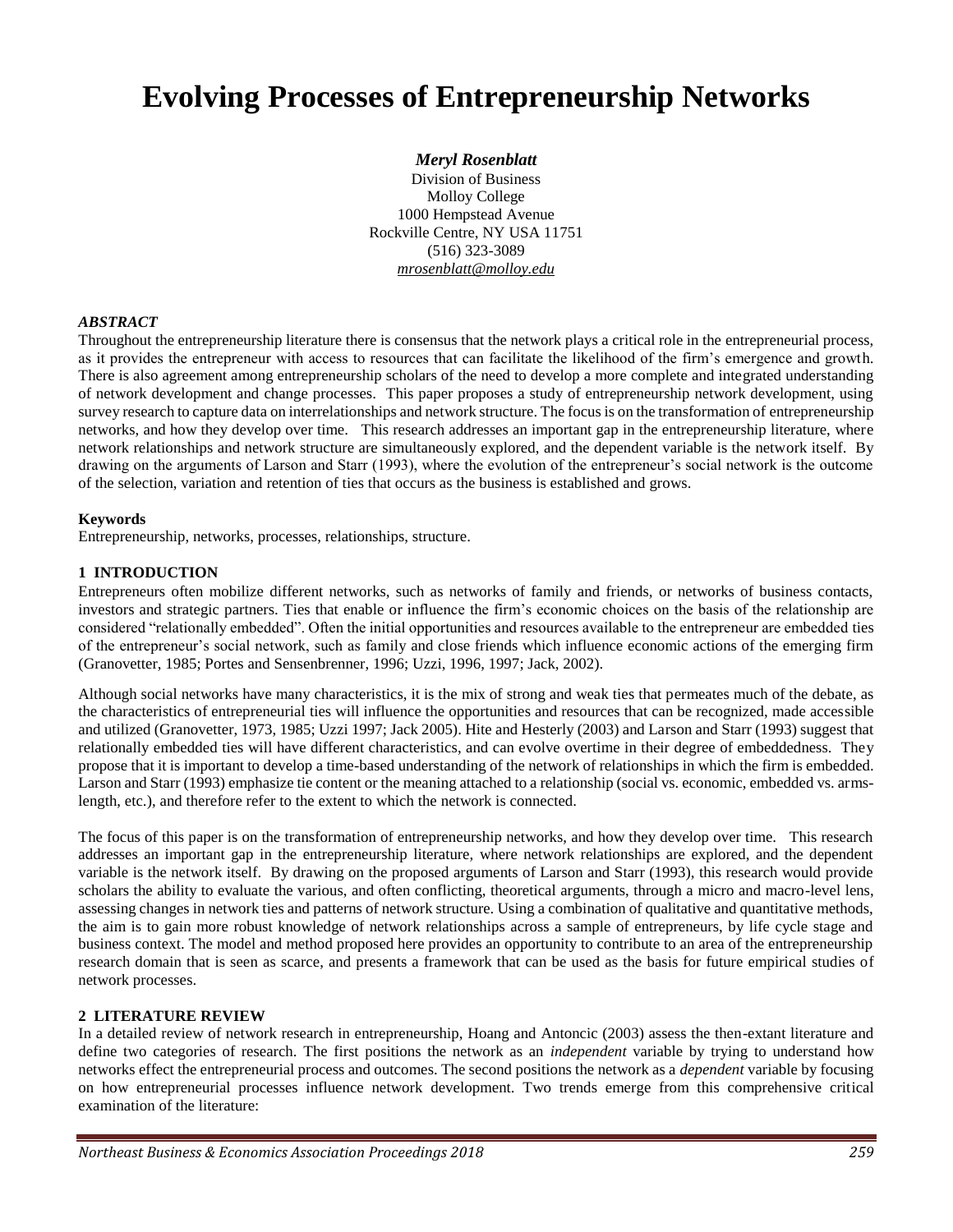1) Research on the impact of entrepreneurial outcomes (new venture performance) has been very productive, with a large number of empirical findings, here the network is treated as the independent variable.

2) Research on process-related aspects of entrepreneurial initiatives are relatively few, with limited empirical findings to aid in theory development, here the network is treated as the dependent variable.

In the second critical review of the entrepreneurship literature, Slotte-Kock and Coviello (2010) extend Hoang and Antoncic (2003) by assessing other network process literature published since their review or not included in their original arguments, bringing it up-to-date with research examining how the entrepreneurship literature views networks, with specific focus on the network as a dependent variable and various interpretations of the concept of process. They identify seventeen articles, only five of which are empirical studies of network development processes, and one conceptual argument (Hite  $\&$  Hesterly, 2001) the remaining eleven focused on how networks influence entrepreneurial outcomes or processes. This lends further support to Hoang and Antoncic's assertion that there is a void of knowledge in the area of network development.

Slotte-Kock and Coviello (2010) suggest a more integrated approach to the study of entrepreneurial networks, where the network is positioned as the *outcome* of change and development processes. Comparing Larson and Starr (1993) and Hite and Hesterly (2001), the former discusses how the entrepreneurial firm's network develops through the stages of exploring, selecting, and using dyadic ties. This process is driven by the entrepreneur or firm, and actions are shaped by the actor's social context. Larson and Starr argue that over time, the network reflects increasing density, complexity, and interdependence of actors, leading to the creation of an organization. In comparison, Hite and Hesterly argue that networks change from being identity-based to more calculative and the network shifts from being dominated by socially embedded ties to having a balance of embedded and arm'slength ties. As the firm develops, the initially cohesive network is expected to shift to one that is sparse or loosely integrated, and characterized by structural holes.

The combined perspectives offer an understanding of both dyadic relationships and the overall network development. This allows for an understanding of both macro and micro perspectives, and the endogenous and exogenous variables. The framework proposed where the network is positioned as a developmental outcome of a new venture's entrepreneurial process, the new venture and the network develop in a predictive manner that follows a life cycle approach and indeed, the firm and network codevelop. This process of tie variation, selection, and retention parallels the arguments of Larson and Starr, and occurs within and through the organizational stages discussed by Hite and Hesterly.

#### **3 METHODOLOGY**

A cross-sectional survey enables analysts to consider issues relating to the contextual and relational aspects of social ties. For the survey research, participants are asked to reflect on up to five relationships that have influenced their business activities, and the context of each relationship. For example, if the individual is a business associate versus family members. Ratings will be collected on attributes that measure closeness, accessibility, length of relationship, intimacy, level of business knowledge, and type of support or resources provided (Bailey and Marsden, 1999; Greve and Salaff, 2003; Marsden, 1987). For each relationship, respondents are asked if the individual, or relational tie, is an entrepreneur, and if they offered business advice, financial support or information and other resources. Thus, the survey data will allow for identifications of changes in relational ties as the entrepreneur's network develops, over various phases of the firm's life cycle.

Five hypotheses will be tested, based on the arguments presented by Larson & Starr (1993):

**H1**: Ties are selected, dropped and added to establish those essential the firm during the planning stages of the new venture.

**H2**: Ties transform from one-dimensional relationships into two-dimensional socioeconomic exchanges as the new venture moves from planning to emergence.

**H3**: Ties become more multidimensional, adding business functions, activities and levels of exchange, as the new venture moves through early growth and later growth.

**H4**: Ties stabilize as the venture approaches later life-cycle stages.

Research will be conducted October-November, 2018.

#### **4 REFERENCES**

Aldrich, H., Zimmer, C., 1986. Entrepreneurship through social networks. In: Sexton, D.L., Smilor, R.W. (Eds.), The Art and Science of Entrepreneurship, pp. 3 – 23.